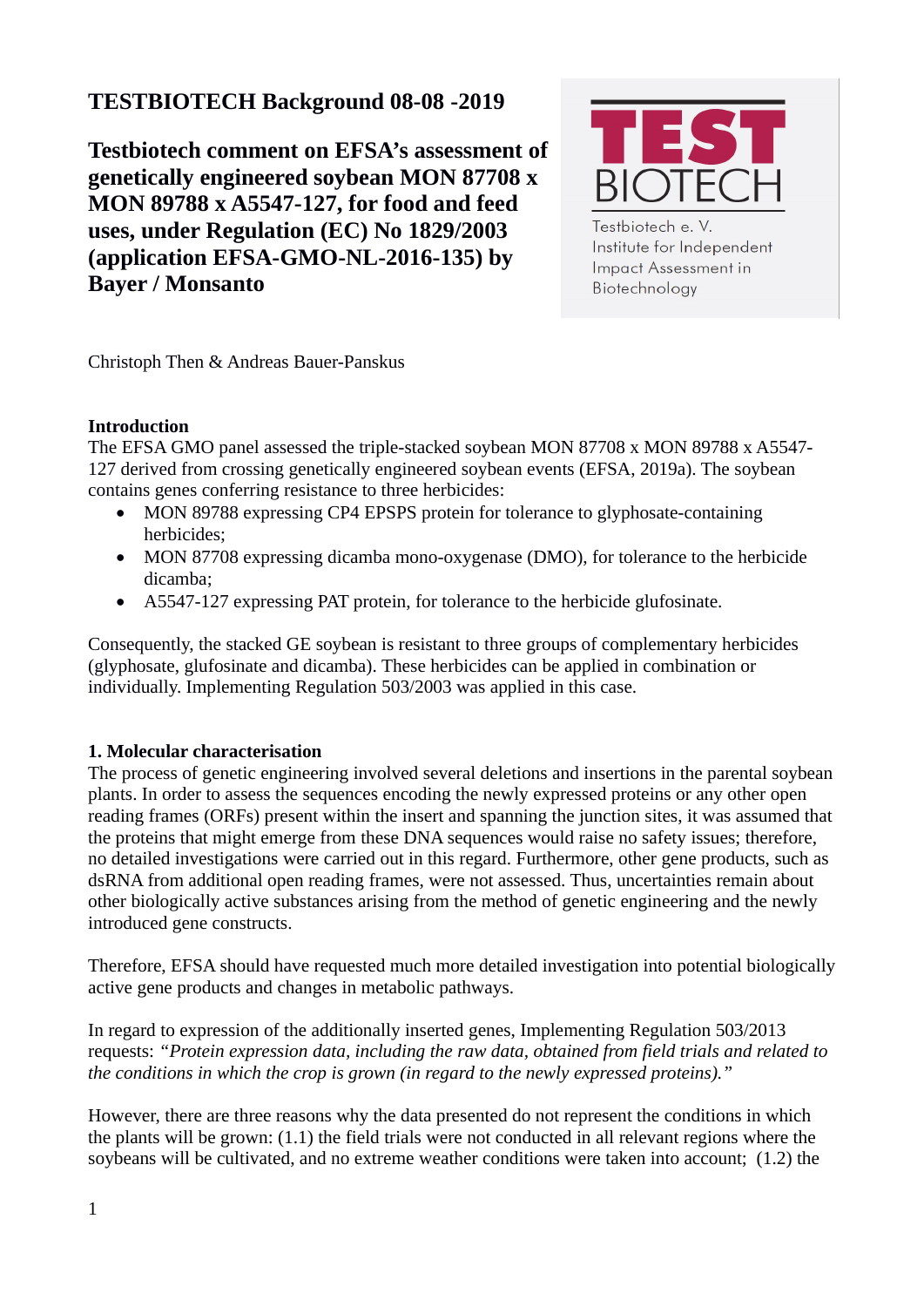field trials did not take into account current agricultural management practices; ( 1.3.) only one transgenic variety was included in the field trials.

# 1.1.

Environmental stress can cause unexpected patterns of expression in the newly introduced DNA (see, for example, Trtikova et al., 2015). More specifically, Fang et al. (2018) showed that stress responses can lead to unexpected changes in plant metabolism inheriting additional EPSPS enzymes. However, the expression of the additional enzymes was only measured under field conditions in the US for one year. The plants should have been subjected to a much broader range of defined environmental conditions and stressors to gather reliable data on gene expression and functional genetic stability. Whatever the case, they should have been tested in large soybean producing countries in South America.

## 1.2.

Due to increased weed pressure, it has to be expected that these plants will be exposed to high and also repeated dosages of glyphosate alone and / or in combination with the other complementary herbicides. Higher applications of herbicides will not only lead to a higher burden of residues in the harvest, but may also influence the expression of the transgenes or other genome activities in the plants. This aspect was completely ignored in the EFSA risk assessment.

EFSA should have requested the applicant to submit data from field trials with the highest dosage of the complementary herbicides that can be tolerated by the plants, including repeated spraying and the application of each of the relevant herbicides alone and in combination. The material derived from those plants should have been assessed by using omics techniques to investigate changes in the gene activity of the transgene, as well as in the natural genome of the plants.

#### 1.3.

It is known that the genomic background of the variety can influence the expression of the inserted genes (see, for example, Trtikova et al., 2015). Therefore, EFSA, should have requested additional data from several varieties, including those cultivated in South America.

The material derived from the plants should have been assessed by using omics techniques to investigate changes in the gene activity of the transgene and the plants genome, as well as changes in metabolic pathways and the emergence of unintended biological active gene products. Such indepth investigations should not depend on findings indicating potential adverse effects, they should always be necessary to come to sufficiently robust conclusions to inform the next steps in risk assessment.

## **2. Comparative analysis (for compositional analysis and agronomic traits and GM phenotype)**

Implementing Regulation 503/2013 requests:

*"In the case of herbicide tolerant genetically modified plants and in order to assess whether the expected agricultural practices influence the expression of the studied endpoints, three test materials shall be compared: the genetically modified plant exposed to the intended herbicide; the conventional counterpart treated with conventional herbicide management regimes; and the genetically modified plant treated with the same conventional herbicide management regimes."*

*"The different sites selected for the field trials shall reflect the different meteorological and*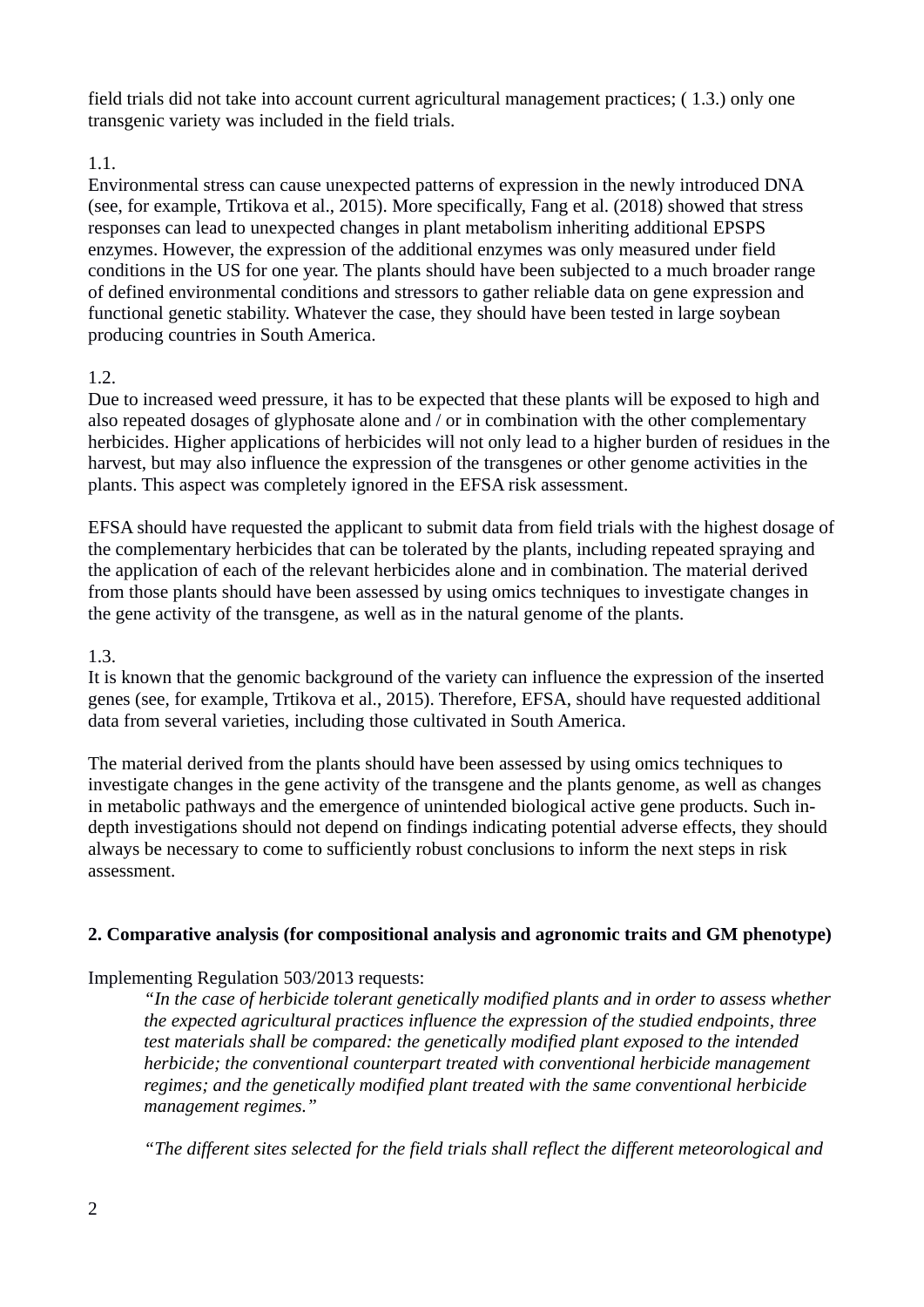*agronomic conditions under which the crop is to be grown; the choice shall be explicitly justified. The choice of non-genetically modified reference varieties shall be appropriate for the chosen sites and shall be justified explicitly."* 

However, the data that were presented do not represent anticipated agricultural practices, or the different meteorological and agronomic conditions where the crop is to be grown. The following three reasons can be given: (2.1) the field trials were not conducted in all relevant regions where the soybeans will be cultivated, and no extreme weather conditions were taken into account; (2.2) the field trials did not take current agricultural management practices into account; (2.3) only one transgenic variety was included in the field trials.

# 2.1.

Field trials for the compositional and agronomic assessment of the stacked soybeans were conducted in the US for only one year, but not in other relevant soybean production areas such as Brazil, Argentina, Paraguay or Uruguay. As stated in the EFSA opinion (2019a), "No exceptional weather conditions were reported at any of the selected field trial sites."

It is not acceptable that EFSA failed to require further studies e.g.

- No field trials were conducted that lasted more than one season. Thus, based on current data, it is hardly possible to assess site-specific effects.
- Further, no data were generated representing more extreme environmental conditions, such as those caused by climate change.

More specifically, Fang et al (2018) showed that stress responses can lead to unexpected changes in plant metabolism inheriting additional EPSPS enzymes. However, no experiments were requested to show to which extent specific environmental conditions will influence plant composition or agronomic characteristics. Whatever the case, the plants should have been subjected to a much broader range of defined environmental conditions and stressors to gather reliable data.

## 2.2.

Due to high weed pressure in many soybean growing regions, it has to be expected that these plants will be exposed to higher amounts and repeated dosages of the herbicides. It has to be taken into account that the herbicides can be sprayed in combination or individually at high dosages and repeatedly. These agricultural practices have to be taken into account to assess whether the expected agricultural practices will influence the expression of the studied endpoints. However, this requirement was mostly ignored by EFSA and the applicant: the herbicides were only sprayed in combination, each just one time, at early stage of vegetation and comparably low dosages.

Available publications show much that the complementary herbicides get sprayed at much higher dosages and repeatedly on the GE syobeans: on its product label Monsanto recommends about 7 kg (a.i.)/ha is sprayed (Monsanto, 2017), with up to three applications during cultivation. Official figures from the USDA data base show that up to 6-7 kg (a.i.)/ha of glyphosate can be expected in soybean cultivation, including pre- and post-emergence applications (USDA, 2019). The same data base (USDA 2019) also shows that spraying with dicamba reached up to 3,5 kg (a.i.)/ha in soybean cultivation, and glufosinate was around 660 g (a.i.)/ha. In its patent application concerning the "*cropping systems for managing weeds*", Monsanto recommends spraying up to 8 kg (a.i.)/ha onto HT soybeans, in addition 2,2kg (a.i.)/ ha Dicamba and 907 g (a.i.)/ha glufosinate. Data from South America show that even higher amounts are possible (Avila-Vazquez et al., 2018).

From the data that is available, it has to be assumed that the specific patterns of complementary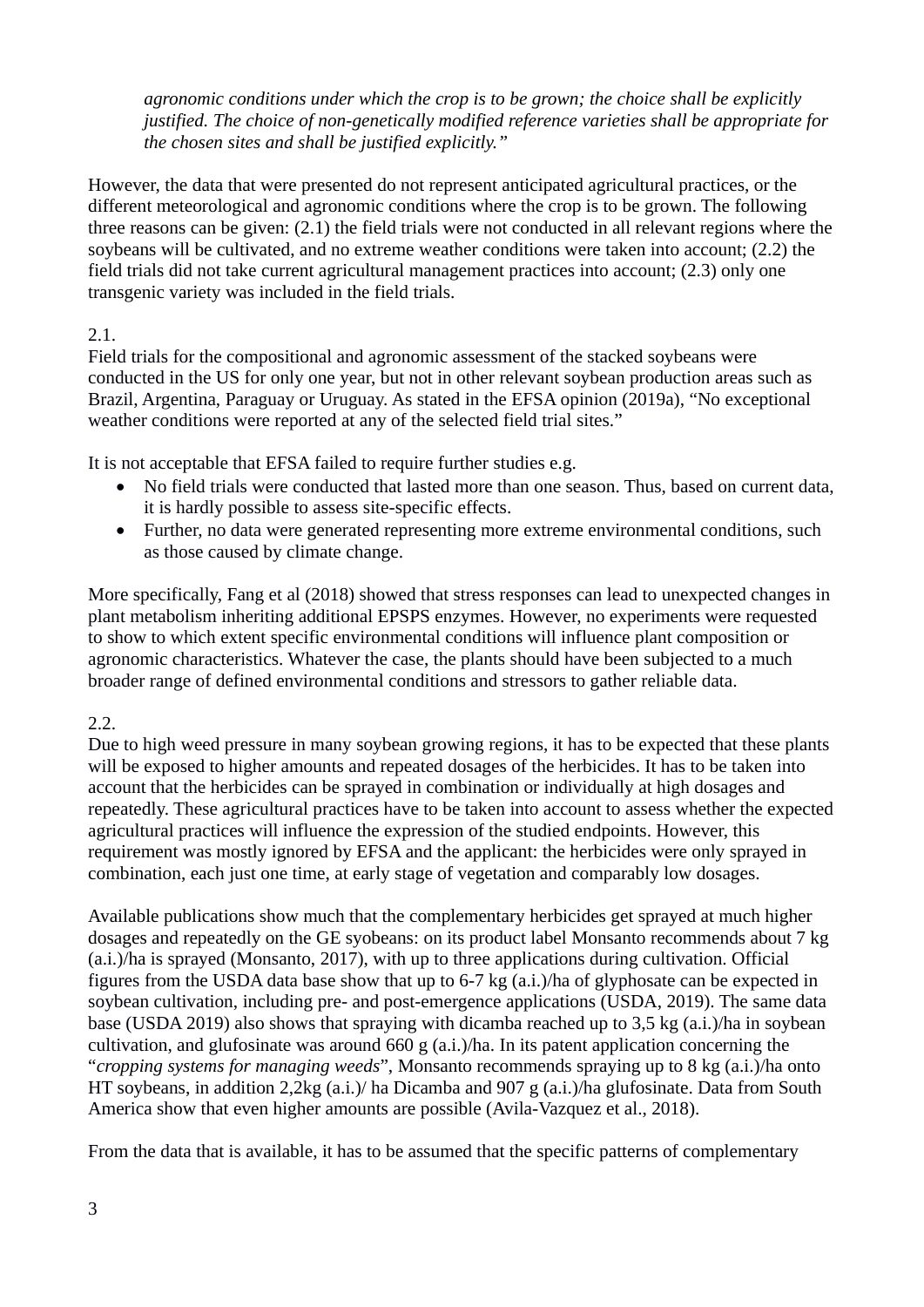herbicide applications will not only lead to a higher burden of residues in the harvest, but may also influence the composition of the plants and agronomic characteristics. This aspect was ignored in the EFSA risk assessment.

It is known that soybeans contain many biologically active substances e.g. estrogens, allergens and anti-nutritional compounds, which may interact with trait-related characteristics and act as stressors. Changes in the composition of these components may not only be triggered by the process of genetic engineering, but also by interactions with the complementary herbicides. For example, Zobiole et al. (2012) and also Bøhn et al. (2014) found that glyphosate application can cause significant changes in soybean plant constituents. More specifically, Zobiole et al. (2012) applied glyphosate at three different dosages (800, 1200 and 2400 g/ha), which resulted in dose-correlated changes in plant agronomic performance and plant composition.

It also should be taken into account that a mixture of all the complementary herbicides will not always be used in the fields where the soybeans are cultivated; in some cases, just one of them will be used. This might lead to an increase in dosages of the respective complementary herbicides. The choice of herbicide will depend on the price of the herbicide formulations, the respective weed problem and regional agricultural practices. For example, it can be expected that in Argentina, Brazil and the US, there will be different prices, different herbicide formulations and varying regimes of herbicide applications under which the maize is cultivated. None of these specific agronomic practices were considered in the design of the field trials or in EFSA risk assessment.

EFSA should have requested the company to submit data from field trials with the highest dosage of the complementary herbicides that can be tolerated by the plants, including repeated spraying with each active ingredient individually as well as in combination.

#### 2.3.

It is known that the genomic background of the variety can influence the expression of the inserted genes (see, for example, Trtikova et al., 2015). Therefore, EFSA should have requested additional data from several varieties, including those cultivated in South America, to see how the gene constructs interact with the genetic background of the plants.

## 2.4.

Only data from a low number of agronomic parameters (8), were subjected to statistical analysis in accordance with EFSA guidance; 5 of these were found to be statistically and significantly different in plants sprayed with the complementary herbicides (!). Against the backdrop of many significant differences even in this small data set, EFSA should have requested much more data (see also above).

Compositional analysis of 53 endpoints in the grains revealed many (and partly major) statistically significant differences: 28 endpoints were statistically and significantly different (!), with 2 indicating major differences between the transgenic stack and its comparator.

Therefore, EFSA should have requested further tests (toxicological data, repeated spraying with higher herbicide dosages or exposure to a wider range of environmental conditions). Furthermore, the plant material should have been assessed in more detail by using omics techniques to investigate changes in plant composition and agronomic characteristics.

But instead of assessing in more detail the overall pattern of changes in plant components, their causes and possible impacts, EFSA only assessed the observed changes in isolation. This approach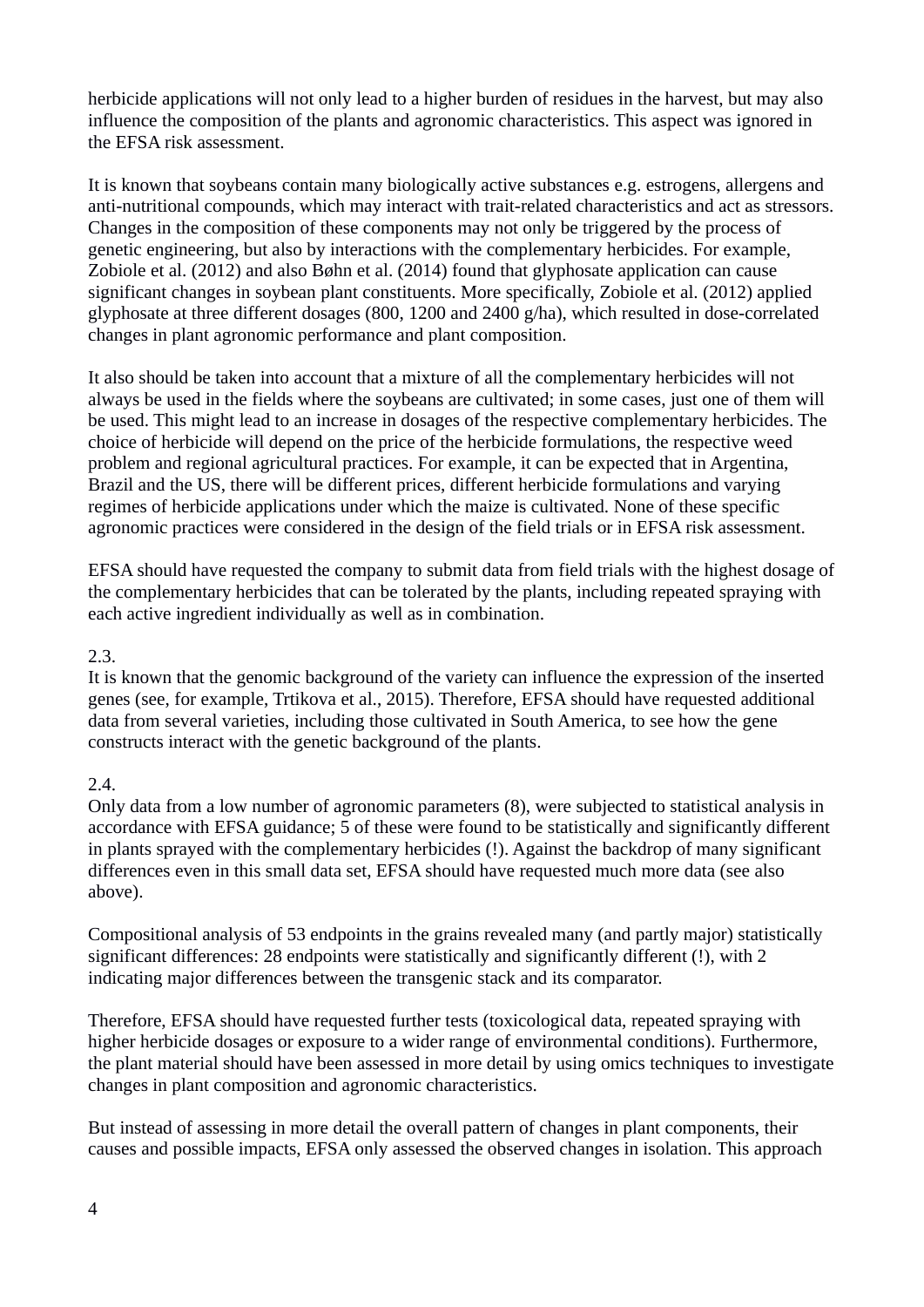turns the comparative approach into a trivial concept of assessing bits and pieces, and ignores questions concerning the overall safety of the whole food and feed.

More in-depth investigations should not depend on findings indicating adverse effects, they should always be necessary to come to sufficiently robust conclusions to inform the next steps in risk assessment.

It has to be assumed that this event is essentially different from its comparator in regard to composition as well as biological characteristics. Even if changes taken as isolated data might not directly raise safety concerns, the overall number of effects and their clear significance has to be taken as a starting point for much more detailed investigations.

Based on the available data, no final conclusions can be drawn on the safety of the plants. The data do not fulfill the requirements of Implementing Regulation 503/2013.

#### **Toxicology**

Implementing Regulation 503/2013 requests:

*"Toxicological assessment shall be performed in order to:*

*(a) demonstrate that the intended effect(s) of the genetic modification has no adverse effects on human and animal health;*

*(b) demonstrate that unintended effect(s) of the genetic modification(s) identified or assumed to have occurred based on the preceding comparative molecular, compositional or phenotypic analyses, have no adverse effects on human and animal health;"* 

*"In accordance with the requirements of Articles 4 and 16 of Regulation (EC) No 1829/2003, the applicant shall ensure that the final risk characterisation clearly demonstrates that:*

*(a) the genetically modified food and feed has no adverse effects on human and animal health;"* 

There were many significant changes in plant composition and agronomic characteristics, but testing of the whole stacked plant (feeding study) was not requested. It has to be assumed that this event is essentially different from its comparator in regard to several compositions and biological characteristics. Even if changes taken as isolated data might not directly raise safety concerns, the overall number of effects should have been considered as a starting point for much more detailed investigation of their potential health impacts.

Beyond that, the residues from spraying were considered to be outside the remit of the GMO panel. However, without detailed assessment of these residues, no conclusion can be drawn on the safety of the imported products: due to specific agricultural practices in the cultivation of these herbicideresistant plants, there are, e.g. specific patterns of applications, exposure, occurrence of specific metabolites and emergence of combinatorial effects that require special attention (see also Kleter et al., 2011).

More detailed assessment is also in accordance with pesticide regulation that requires specific risk assessment of imported plants if pesticide usage in the exporting countries is different compared to EU usage. In this regard, it should be taken into account that EFSA (2018) explicitly stated that no conclusion can be drawn on the safety of residues from spraying with glyphosate occurring in genetically engineered plants resistant to this herbicide. In addition, glufosinate is classified as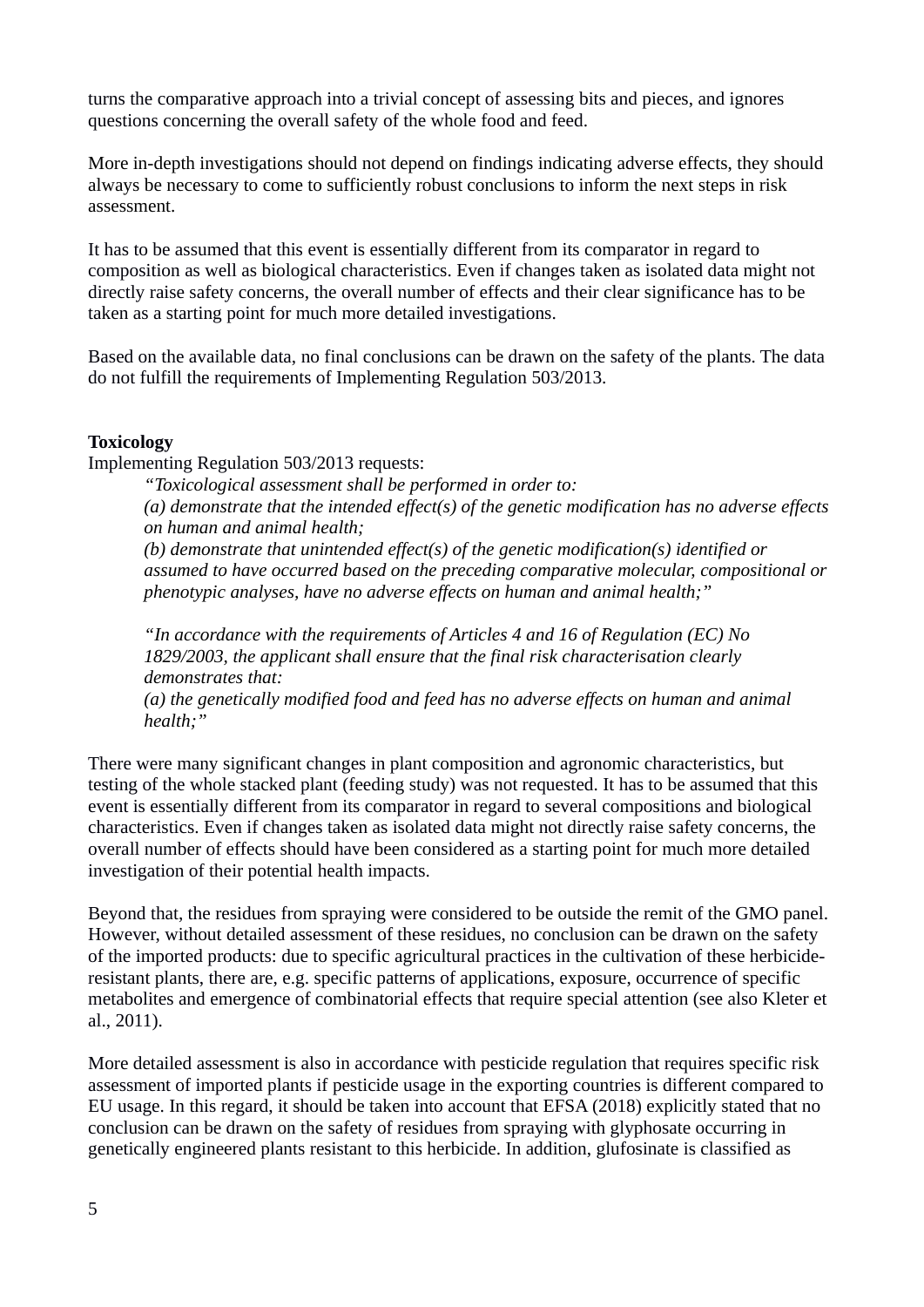showing reproductive toxicity ([http://ec.europa.eu/food/plant/pesticides/eu-pesticides-database/](http://ec.europa.eu/food/plant/pesticides/eu-pesticides-database/public/?event=homepage&language=EN) [public/?event=homepage&language=EN\)](http://ec.europa.eu/food/plant/pesticides/eu-pesticides-database/public/?event=homepage&language=EN) and there are indications of additive or synergistic effects of the residues from spraying (Reuter, 2015). EFSA should have at least requested data on the combined toxicity of the residues from spraying with the complementary herbicides.

Further, there is a common understanding that commercially traded formulations of glyphosate, such as Roundup, can be more toxic than glyphosate itself. Therefore, the EU has already taken measures to remove problematic additives known as POE tallowamine from the market. Problematic additives are still allowed in those countries where the genetically engineered plants are cultivated.The EU Commission has confirmed the respective gaps in risk assessment:

*"A significant amount of food and feed is imported into the EU from third countries. This includes food and feed produced from glyphosate-tolerant crops. Uses of glyphosate-based plant protection products in third countries are evaluated by the competent authorities in those countries against the locally prevailing regulatory framework, but not against the criteria of Regulation (EC) No. 1107/2009. (…)." [\(https://www.testbiotech.org/content/eu](https://www.testbiotech.org/content/eu-commission-request-consider-impact-glyphosate-residues-feed-animal-health-february-2016)[commission-request-consider-impact-glyphosate-residues-feed-animal-health-february-](https://www.testbiotech.org/content/eu-commission-request-consider-impact-glyphosate-residues-feed-animal-health-february-2016)[2016](https://www.testbiotech.org/content/eu-commission-request-consider-impact-glyphosate-residues-feed-animal-health-february-2016))*

Consequently, EFSA should have requested the company to submit data from field trials with the highest dosage of the complementary herbicides that can be tolerated by the plants, including repeated spraying. The material derived from those plants should have been assessed in regard to organ toxicity, immune system responses and reproductive toxicity, also taking combinatorial effects with other plant components into account.

It is known that soybeans contain many biologically active substances e.g. estrogens, allergens and anti-nutritional compounds, which may interact with trait-related characteristics and act as stressors. Changes in the composition of these components cannot only be triggered by the process of genetic engineering but also by interactions with the complementary herbicides. For example, Zobiole et al. (2012) and also Bøhn et al. (2014) found that glyphosate application can cause significant changes in soybean plant constituents. More specifically, Zobiole et al. (2012) applied glyphosate at three different dosages (800, 1200 and 2400 g/ha) which resulted in dose-correlated changes in plant agronomic performance and plant composition.

There are further relevant issues: for example, the potential impact on the intestinal microbiome also has to be considered. Such effects might be caused by the residues from spraying since glyphosate has been shown to have negative effects on the composition of the intestinal flora of cattle (Reuter et al., 2007), poultry (Shehata et al., 2013) and rodents (Mao et al., 2018). Such effects might be also be caused by the residues from spraying with glufosinate since glufosinate interferes with bacterial growth and, in certain circumstances, acts as an antimicrobial agent causing shifts in bacterial community structures (Ahmad and Malloch 1995; Hsiao et al. 2007; Pampulha et al. 2007; Kopcáková et al. 2015). In general, antibiotic effects and other adverse health effects might occur from exposure to a diet containing these plants which were not assessed under pesticide regulation. Further, Bremmer and Leist (1997) examined the possible conversion of NAG to glufosinate in rats. Up to 10% deacetylation occurred at a low dose of 3 mg/kg bw as shown by the occurrence of glufosinate in the faeces. The authors concluded that most of the conversion was caused by bacteria in the colon and rectum, although toxicity findings indicate partial bioavailability.

In general, antibiotic effects and other adverse health effects might occur from exposure to a diet containing these plants that were not assessed under pesticide regulation. These adverse effects on health might be triggered by the residues from spraying with the complementary herbicide (see also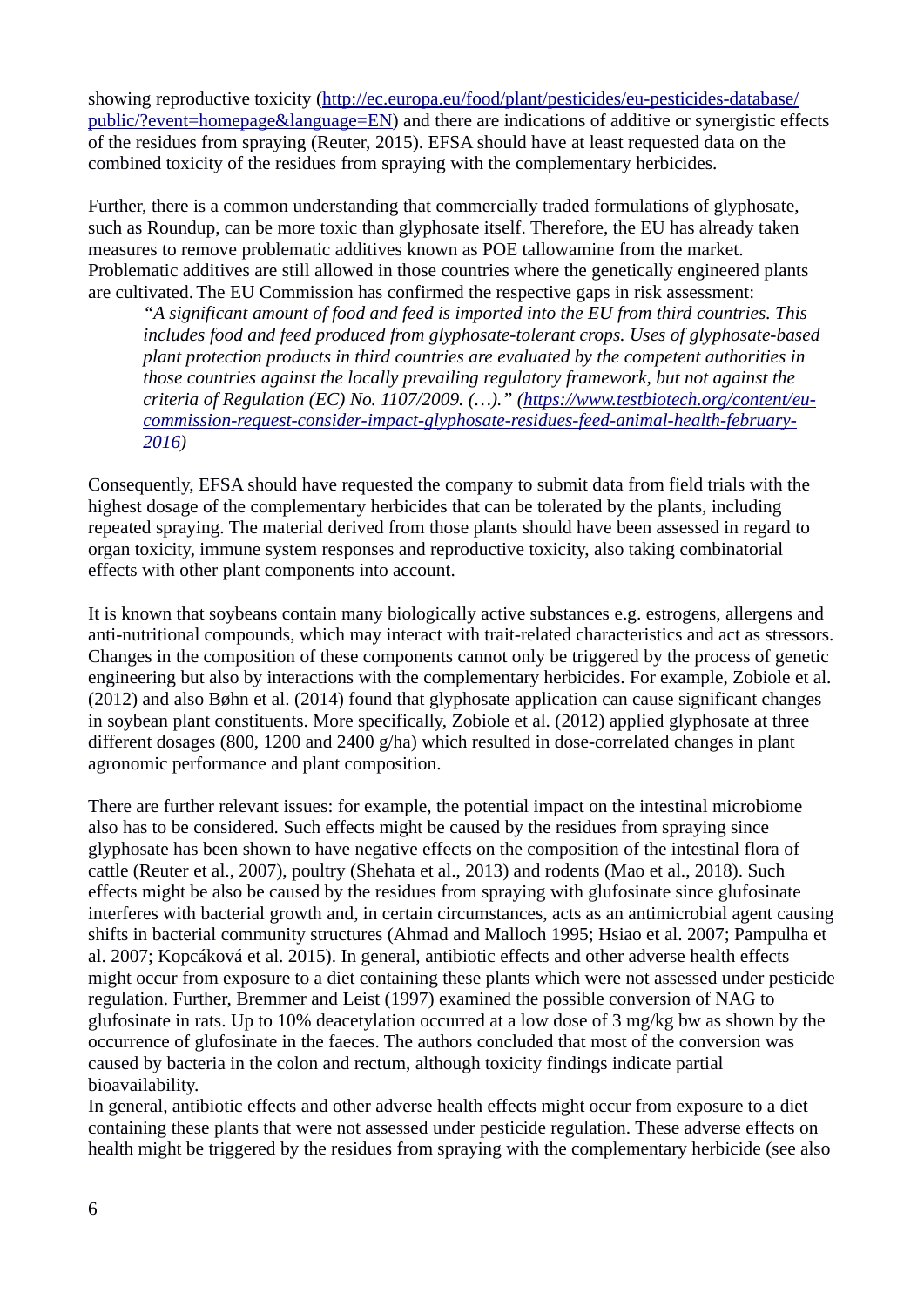van Bruggen et al., 2017). Furthermore, attention should be paid to the specific toxicity of the metabolites in the active ingredients of the pesticide that might occur specifically in the stacked event.

Whatever the case, both the EU pesticide regulation and the GMO regulation require a high level of protection for health and the environment. Thus, in regard to herbicide-resistant plants, specific assessment of residues from spraying with complementary herbicides must be considered to be a prerequisite for granting authorisation.

EU legal provisions such as Regulation 1829/2003 (as well as Implementing Regulation 503/2013) state that "*any risks which they present for human and animal health and, as the case may be, for the environment*" have to be avoided. Therefore, potential adverse effects that result from combinatorial exposure of various potential stressors need specification, and their assessment needs to be prioritised. We conclude that the health risk assessment as currently performed by EFSA for the stacked soybean is unacceptable. We propose that these plants are tested following the whole mixture approach, considering them to be "*insufficiently chemically defined to apply a componentbased approach"* (EFSA, 2019b)*.*

Despite all these open questions regarding potential health impacts, we are not aware of a single sub-chronic or chronic feeding study performed with whole food and feed derived from the stacked maize. This observation is supported by a literature review carried out by the applicant that did not yield any peer-reviewed publication.

In conclusion, the EFSA opinion on the application for authorisation of the stacked soybean (EFSA, 2019a) cannot be said to fulfil assessment requirements of potential synergistic or antagonistic effects resulting from the combination of the transformation events in regard to toxicology.

For this purpose, EFSA should have requested Monsanto to submit data from field trials with the highest dosage of complementary herbicides that can be tolerated by the plants, including repeated spraying. The material derived from those plants should have been assessed in regard to organ toxicity, immune responses and reproductive toxicity, also taking combinatorial effects with other plants components into account.

Further, EFSA should have rejected the feeding study carried out with parental plant MON89788, which used material that was stored for up to 27 months (!). It cannot be assumed that the identity of this material was sufficiently preserved over such a long period of time.

As a result, the toxicological assessment carried out by EFSA is not acceptable.

#### **Allergenicity**

Implementing Regulation 503/2013 requests:

*"In cases when known functional aspects of the newly expressed protein or structural similarity to known strong adjuvants may indicate possible adjuvant activity, the applicant shall assess the possible role of these proteins as adjuvants. As for allergens, interactions with other constituents of the food matrix and/or processing may alter the structure and bioavailability of an adjuvant and thus modify its biological activity."* 

*"In accordance with the requirements of Articles 4 and 16 of Regulation (EC) No*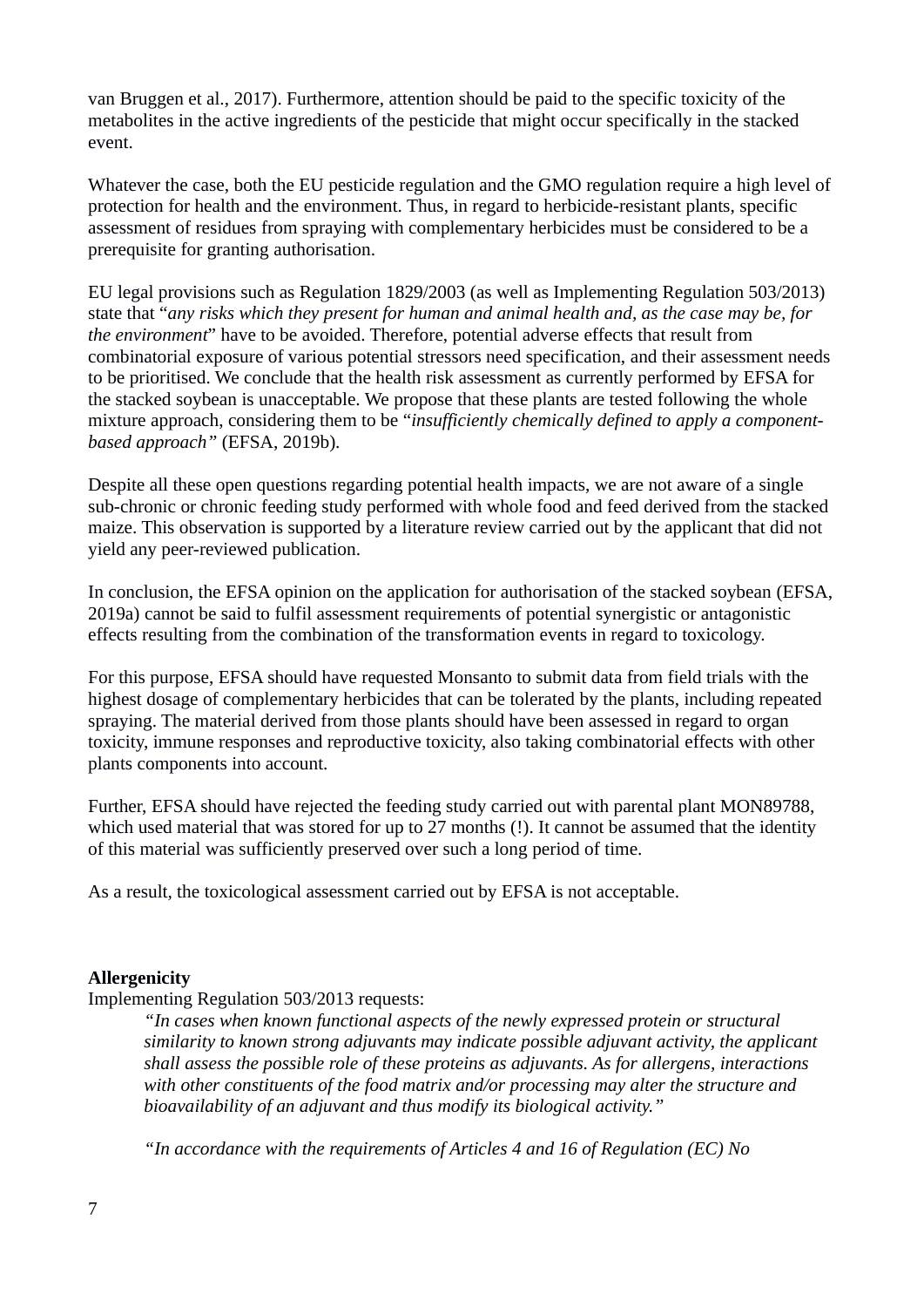*1829/2003, the applicant shall ensure that the final risk characterisation clearly demonstrates that: (a) the genetically modified food and feed has no adverse effects on human and animal health;"* 

For this purpose, EFSA should have requested Monsanto to submit data from field trials with the highest dosage of complementary herbicides that can be tolerated by the plants, including repeated spraying. The material derived from those plants should have been assessed in regard to organ toxicity, immune responses and reproductive toxicity, also taking combinatorial effects with other plants components into account.

#### **Others**

For monitoring and methods to identify the specific event, Implementing Regulation 503/2013 requests:

*"The method(s) shall be specific to the transformation event (hereafter referred to as 'eventspecific') and thus shall only be functional with the genetically modified organism or genetically modified based product considered and shall not be functional if applied to other transformation events already authorised; otherwise the method cannot be applied for unequivocal detection/identification/quantification. This shall be demonstrated with a selection of non-target transgenic authorised transformation events and conventional counterparts. This testing shall include closely related transformation events."*

However, no such method for identification was made available. Based on the information that is available, it will not be possible to distinguish the stacked event from a mixture of single parental events or stacked events that overlap with the actual stack.

If approval for import is given, the applicant has to ensure that post-market monitoring (PMM) is developed to collect reliable information on the detection of indications showing whether any (adverse) effects on health may be related to GM food or feed consumption. Thus, the monitoring report should at very least contain detailed information on:

- i) actual volumes of the GE products imported into the EU;
- ii) the ports and silos where shipments of the GE products were unloaded;
- iii) the processing plants where the GE products was transferred to;
- iv) the amount of the GE products used on farms for feed;
- v) transport routes of the GE products.

Environmental monitoring should be run in regions where viable material of the GE products such as kernels are transported, stored, packaged, processed or used for food/feed. In case of losses and spread of viable material (such as kernels), all receiving environments need to be monitored. Furthermore, environmental exposure through organic waste material, by-products, sewage or faeces containing GE products during or after the production process; and during or after human or animal consumption, should be part of the monitoring procedure (see also comments from experts of Member States, EFSA, 2019c).

Finally, in regard to the literature research, we do not agree with the way it was carried out. The review should take into account all publications on the parental plants and provide all relevant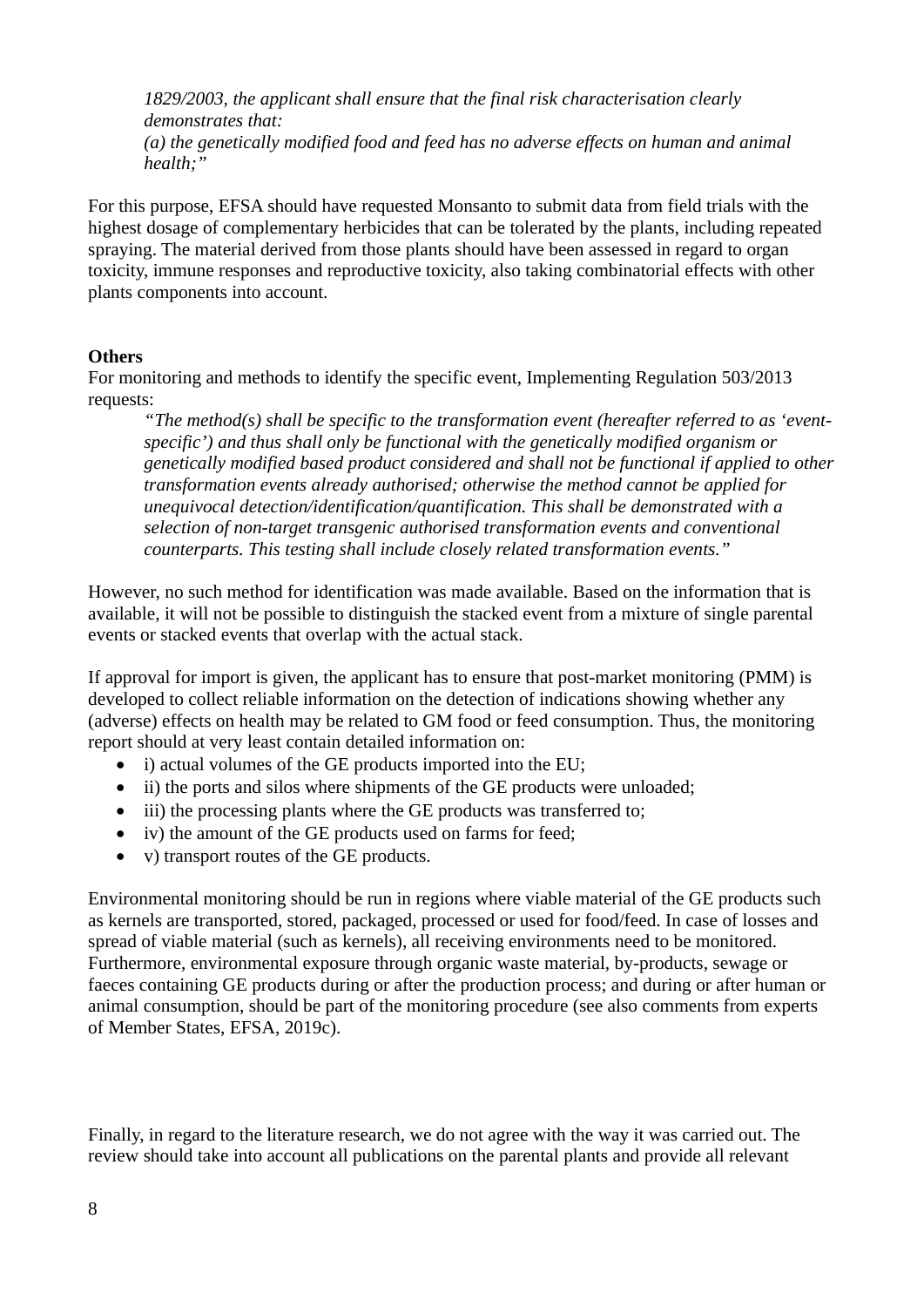information regarding gene expression, findings from field trials and feeding studies. Further, monitoring data should be provided on imports of parental plants into the EU.

#### **Conclusions and recommendations**

The EFSA risk assessment cannot be accepted.

## **References**

Ahmad, I, Malloch D. (1995) Interaction of soil microflora with the bioherbicide phosphinothricin. Agriculture, Ecosystems and Environment 54(3): 165-174. https://www.sciencedirect.com/science/article/pii/016788099500603P

Avila-Vazquez M., Difilippo, F.S., Lean, B.M., Maturano, E., Etchegoyen, A. (2018) Environmental exposure to glyphosate and reproductive health impacts in agricultural population of Argentina. Journal of Environmental Protection, 9: 241-253.<https://doi.org/10.4236/jep.2018.93016>

Bøhn, T., Cuhra, M., Traavik, T., Sanden, M., Fagan, J., Primicerio, R. (2014) Compositional differences in soybeans on the market: Glyphosate accumulates in Roundup Ready GM soybeans. Food chemistry, 153: 207-215. [doi: 10.1016/j.foodchem.2013.12.054](https://doi.org/10.1016/j.foodchem.2013.12.054)

Bremmer, J.N. and Leist, K.-H. (1997) Disodium-N-acetyl-L-glufosinate; AE F099730 – Hazard evaluation of Lglufosinate produced intestinally from N-acetyl-L-glufosinate. Hoechst Schering AgrEvo GmbH, Safety Evaluation Frankfurt. TOX97/014. A58659. Unpublished.

EFSA (2018) Reasoned Opinion on the review of the existing maximum residue levels for glyphosate according to Article 12 of Regulation (EC) No 396/2005. EFSA Journal ;16(5): 5263, 230 pp., [https://doi.org/10.2903/j.efsa.2018.5263\)](https://doi.org/10.2903/j.efsa.2018.5263)

EFSA (2019a) Scientific Opinion on the assessment of genetically modified soybean MON 87708 x MON 89788 x A5547-127, for food and feed uses, under Regulation (EC) No 1829/2003 (application EFSA-GMO-NL-2016-135). EFSA Journal;17(7): 5733, 32 pp., https://doi.org/10.2903/j.efsa.2019.5733

EFSA (2019b) Guidance on harmonised methodologies for human health, animal health and ecological risk assessment of combined exposure to multiple chemicals. EFSA Journal, 17(3): e05634. https://efsa.onlinelibrary.wiley.com/doi/abs/10.2903/j.efsa.2019.5634

EFSA (2019c) Application application EFSA-GMO-NL-2016-135, Comments and opinions submitted by Member States during the three-month consultation period, Register of Questions, <http://registerofquestions.efsa.europa.eu/roqFrontend/ListOfQuestionsNoLogin?0&panel=ALL>

Fang, J., Nan, P., Gu, Z., Ge, X., Feng, Y.-Q., Lu, B.-R. (2018) Overexpressing exogenous 5- Enolpyruvylshikimate-3-Phosphate Synthase (EPSPS) genes increases fecundity and auxin content of transgenic Arabidopsis plants. Frontiers in Plant Sciences, 9: 233. <https://doi.org/10.3389/fpls.2018.00233>

Hsiao, C.-L., Young, C.-C., Wang, C.-Y.W. (2007) Screening and identification of glufosinatedegrading bacteria from glufosinate-treated soils. Weed Science, 55(6): 631-637.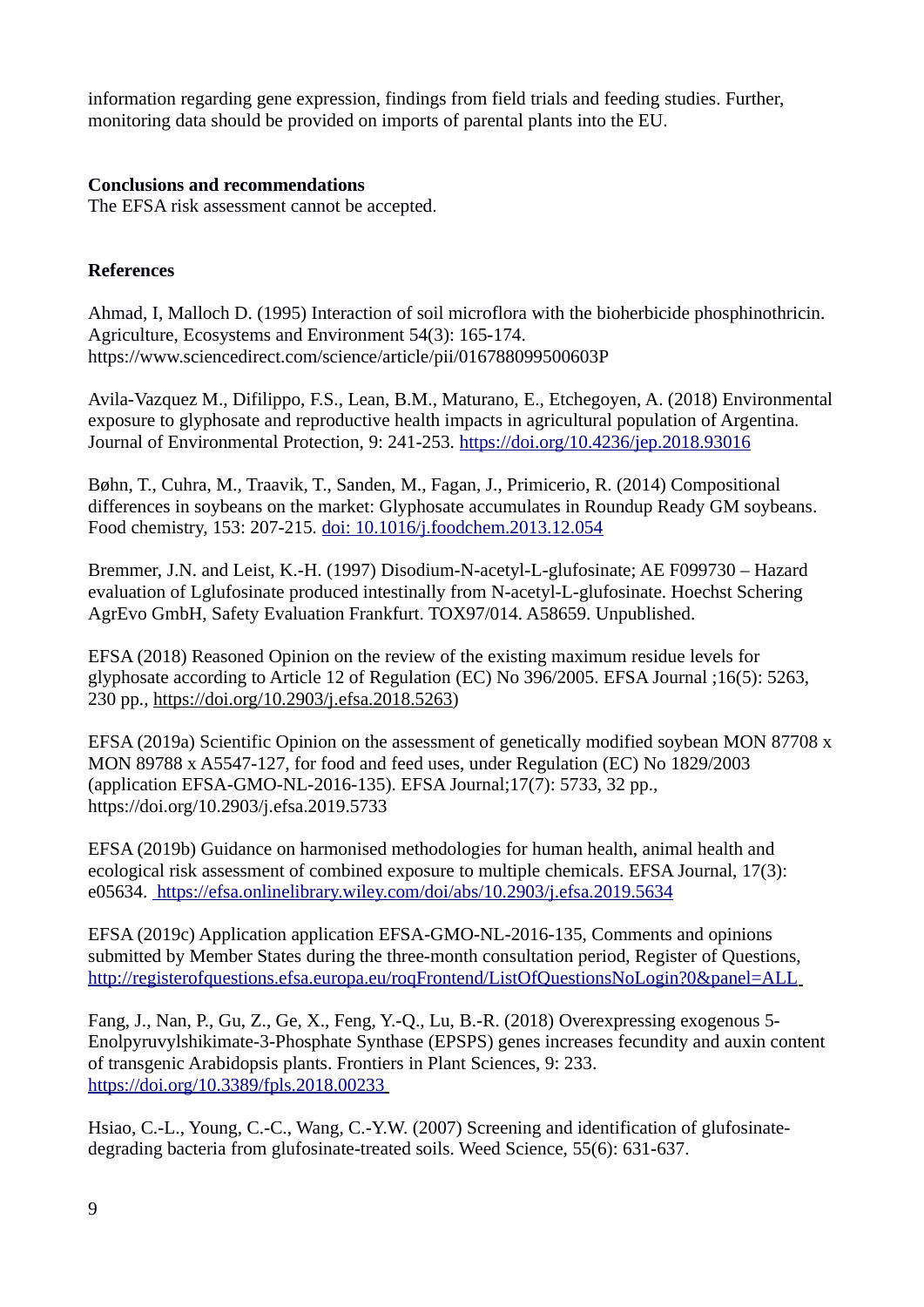[https://www.cambridge.org/core/journals/weed-science/article/screening-and-identification-of](https://www.cambridge.org/core/journals/weed-science/article/screening-and-identification-of-glufosinatedegrading-bacteria-from-glufosinatetreated-soils/102B14AE445C6C1A578B5B55558CB673)[glufosinatedegrading-bacteria-from-glufosinatetreated-soils/](https://www.cambridge.org/core/journals/weed-science/article/screening-and-identification-of-glufosinatedegrading-bacteria-from-glufosinatetreated-soils/102B14AE445C6C1A578B5B55558CB673) [102B14AE445C6C1A578B5B55558CB673](https://www.cambridge.org/core/journals/weed-science/article/screening-and-identification-of-glufosinatedegrading-bacteria-from-glufosinatetreated-soils/102B14AE445C6C1A578B5B55558CB673)

Kleter, G.A., Unsworth, J.B., Harris, C.A. (2011) The impact of altered herbicide residues in transgenic herbicide-resistant crops on standard setting for herbicide residues. Pest Management Science, 67(10): 1193-1210. <https://onlinelibrary.wiley.com/doi/abs/10.1002/ps.2128>

Kopcáková, A., Legáth, J., Pristaš, P., Javorský, P. (2015) Already a short-term soils exposure to the field-rate glufosinate concentration significantly influences soil bacterial communities. Soil and Water Research 10(4): 271-277. https://www.agriculturejournals.cz/web/swr/articles/185\_2014- SWR/

Mao, Q., Manservisi, F., Panzacchi, S., Mandrioli, D., Menghetti, I., Vornoli, A., Bua, L., Falcioni, L., Lesseur, C., Chen, J., Belpoggi, F., Hu, J. (2018) The Ramazzini Institute 13-week pilot study on glyphosate and Roundup administered at human-equivalent dose to Sprague Dawley rats: effects on the microbiome, Environmental Health, 17: 50.<https://doi.org/10.1186/s12940-018-0394-x>

Monsanto (2017) Roundup PowerMaxII product label. Available via Greenbook https://assets.greenbook.net/16-50-19-15-03-2018-63045R2-9\_PMAXII\_SpecimenLabel\_2017.pdf.

Pampulha, M.E., Ferreira, M.A.S.S., Oliveira, A. (2007) Effects of a phosphinothricin based herbicide on selected groups of soil microorganisms. Journal of Basic Microbiology 47(4): 325-331. <https://onlinelibrary.wiley.com/doi/abs/10.1002/jobm.200610274>

Reuter, T., Alexander, T.W., Martinez, T.F., McAllister, T.A. (2007) The effect of glyphosate on digestion and horizontal gene transfer during in vitro ruminal fermentation of genetically modified canola. Journal of the Science of Food and Agriculture, 87: 2837-2843. <https://onlinelibrary.wiley.com/doi/abs/10.1002/jsfa.3038>

Reuter, W. (2015) Toxicology of glyphosate, isoxaflutole, dicamba and possible combination effects. Available via Testbiotech. [https://www.testbiotech.org/content/toxicology-glyphosate](https://www.testbiotech.org/content/toxicology-glyphosate-isoxaflutole-dicamba-and-possible-combination-effects)[isoxaflutole-dicamba-and-possible-combination-effects](https://www.testbiotech.org/content/toxicology-glyphosate-isoxaflutole-dicamba-and-possible-combination-effects)

Shehata, A.A., Schrödl, W., Aldin, A.A., Hafez, H.M., Krüger, M. (2012) The effect of glyphosate on potential pathogens and beneficial members of poultry microbiota in vitro. Current Microbiology, 6(4): 350-358.<https://link.springer.com/article/10.1007/s00284-012-0277-2>

Trtikova, M., Wikmark, O.G., Zemp, N., Widmer, A., Hilbeck, A. (2015) Transgene expression and Bt protein content in transgenic Bt maize (MON810) under optimal and stressful environmental conditions. PloS one, 10(4): e0123011. <http://journals.plos.org/plosone/article?id=10.1371/journal.pone.0123011>

United States Department of Agriculture (USDA), National Agricultural Statistics Service (NASS) (2019) Agricultural chemical use program. http://www.nass.usda.gov/Surveys/Guide\_to\_NASS\_Surveys/Chemical\_Use/index\_

Van Bruggen, A.H.C., He, M.M., Shin, K., Mai, V., Jeong, K. C., Finckh, M.R., Morris, J.G. (2018) Environmental and health effects of the herbicide glyphosate. Science of The Total Environment,